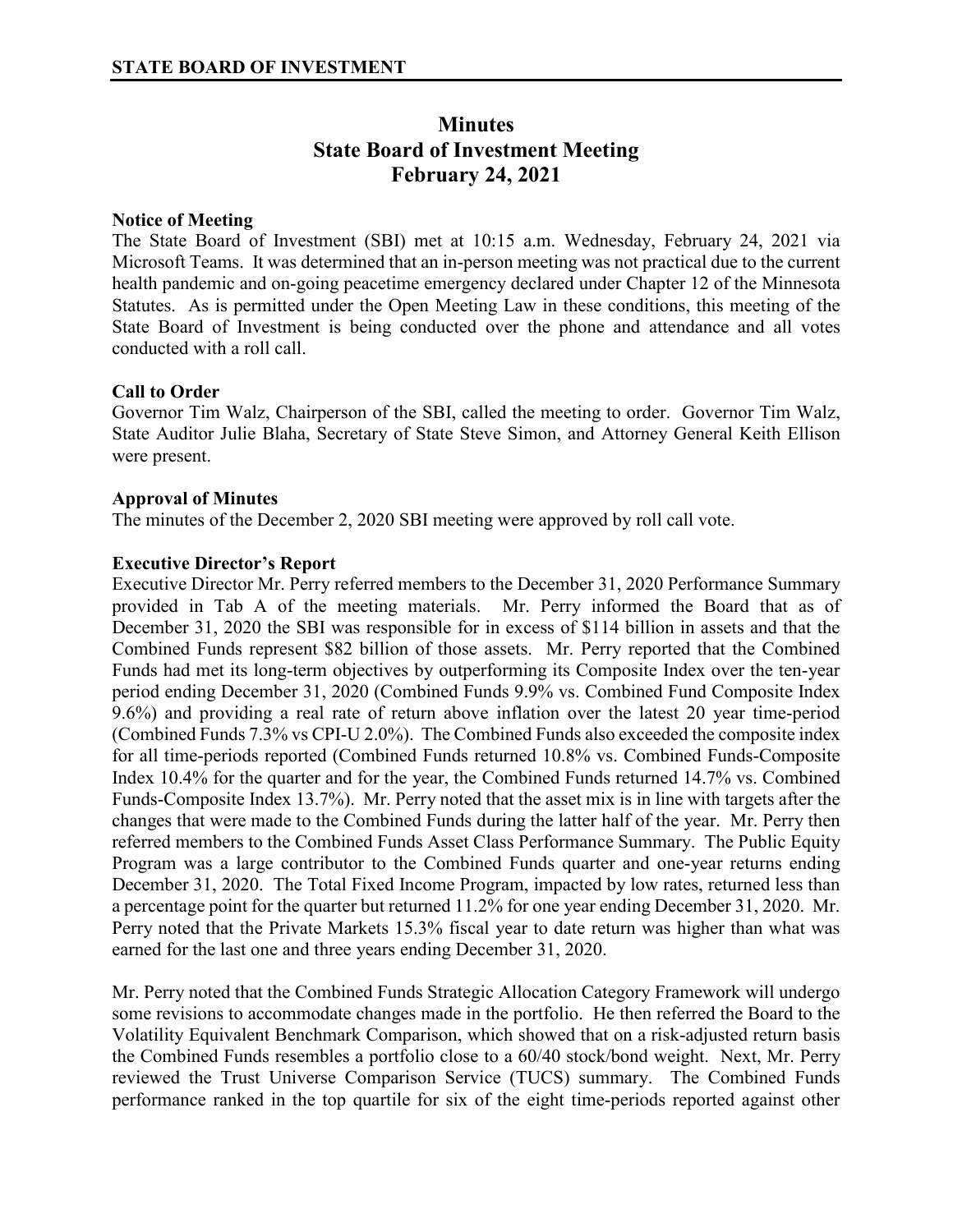public and corporate pension plans over \$1 billion in assets. Mr. Perry stated that further in the material is the comparison of the Combined Funds returns to public plans greater than \$50 billion in assets. Against this universe, the Combined Funds ranked in the top decile for most time-periods ending December 31, 2020.

## **Executive Director's Administrative Report**

Mr. Perry referred members to Tab B of the meeting materials for the Executive Director's Administrative Report and noted that the SBI continues to be under budget for the fiscal year. Mr. Perry noted that the SBI received a clean opinion from the Office of the Legislative Auditor with no written findings or recommendations, and that the 2020 Annual Report was distributed to members and is available on the SBI's website. He also stated that the Administrative Report included the Iran and Sudan summary and stated there was no litigation during the quarter.

#### **Executive Director and Staff Performance**

Governor Walz thanked Mr. Perry and Staff for their work managing the Combined Funds during the pandemic and their success in providing returns higher than 99% of other Public Funds during certain time-periods ending December 31, 2020. Governor Walz also stated his appreciation of the stewardship of Mr. Perry and Staff and that this is foundational to the fiscal health of the State of Minnesota, the long-term security of state workers' pensions, and the State's investments. State Auditor Blaha also congratulated Mr. Perry and Staff and acknowledged that these returns are particularly impressive given the number of risk mitigating changes incorporated into the Combined Funds portfolio over the last year. Secretary of State Simon also acknowledged Mr. Perry and Staff for their discipline to remain focused on long-term results with the execution of the Combined Funds asset allocation changes and still able to sustain high levels of return.

#### **Recommendation for New Private Markets Commitments**

Mr. Perry reviewed Tab E of the meeting materials, Private Markets Commitments for Consideration. Mr. Perry stated the following seven private markets investments are with existing managers: Brookfield Real Estate Finance Fund VI (Private Credit), Adams Street Global Secondary Fund 7 (Private Equity), Hellman & Friedman Capital Partners Fund X (Private Equity), KKR North America Fund XIII (Private Equity), PPC Enterprise LLC (Private Equity), Thomas H. Lee Equity Fund IX (Private Equity), and Lubert-Adler Recovery and Enhancement Capital Fund (Real Estate). State Auditor Blaha moved the approval of the seven recommendations which reads: **"The Investment Advisory Council concurs with Staff's recommendation that the SBI authorize the Executive Director, with assistance from the SBI's legal counsel, to negotiate and execute a commitment of up to \$200 million, or 20% of Brookfield Real Estate Finance Fund VI, whichever is less, plus an additional amount not to exceed one percent of the total commitment for the payment of required charges at closing. Approval of this potential commitment is not intended to be, and does not constitute in any way, a binding or legal agreement or impose any legal obligations on the State Board of Investment and neither the State of Minnesota, the Investment Advisory Council, the State Board of Investment nor its Executive Director have any liability for reliance by Brookfield upon this approval. Until the Executive Director on behalf of the SBI executes a formal agreement, further due diligence and negotiations may result in the imposition of additional terms and conditions on Brookfield or reduction or termination of the commitment.**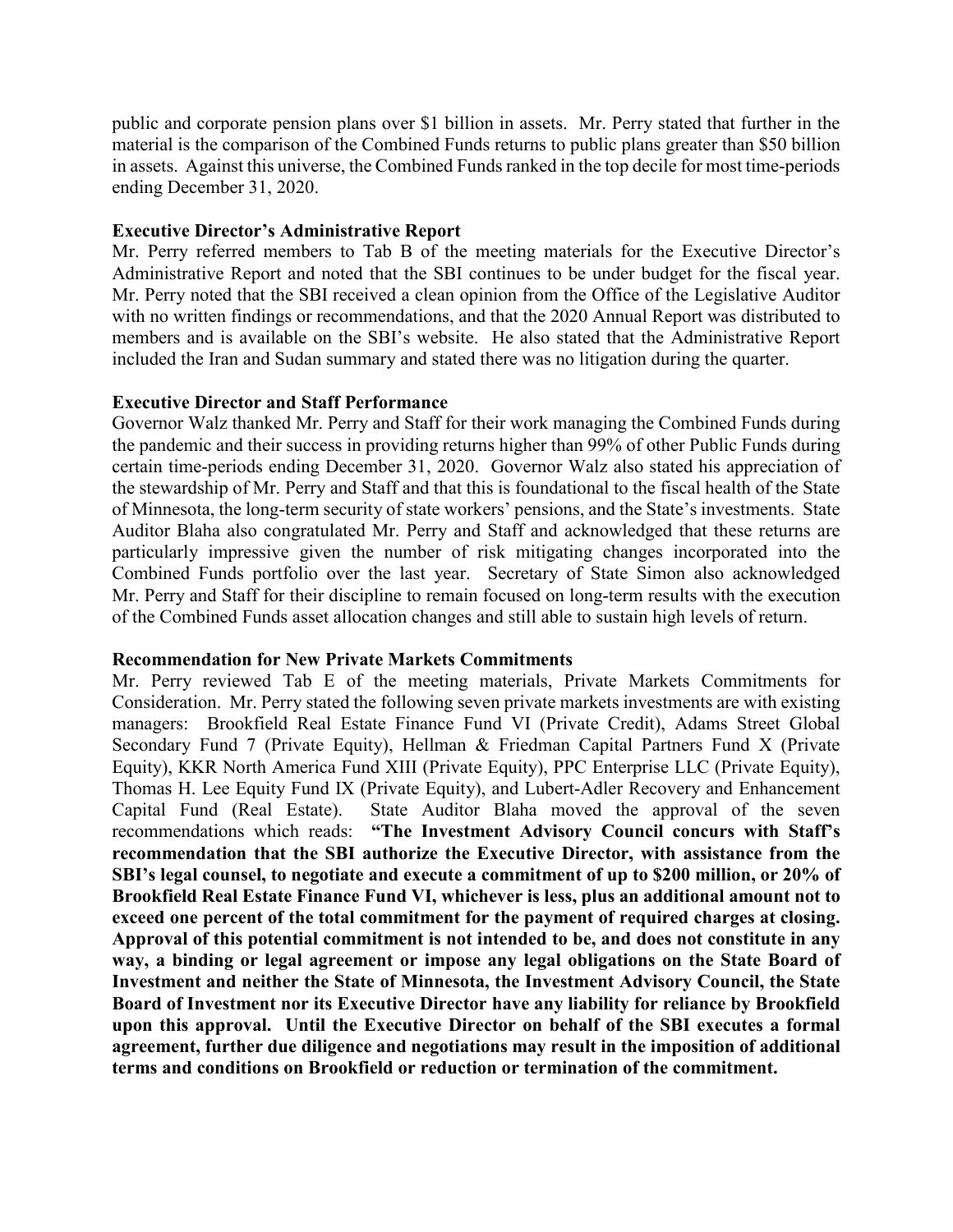**The Investment Advisory Council concurs with Staff's recommendation that the SBI authorize the Executive Director, with assistance from the SBI's legal counsel, to negotiate and execute a commitment of up to \$300 million, or 20% of Adams Street Global Secondary Fund 7, whichever is less, plus an additional amount not to exceed one percent of the total commitment for the payment of required charges at closing. Approval of this potential commitment is not intended to be, and does not constitute in any way, a binding or legal agreement or impose any legal obligations on the State Board of Investment and neither the State of Minnesota, the Investment Advisory Council, the State Board of Investment nor its Executive Director have any liability for reliance by Adams Street upon this approval. Until the Executive Director on behalf of the SBI executes a formal agreement, further due diligence and negotiations may result in the imposition of additional terms and conditions on Adams Street or reduction or termination of the commitment.**

**The Investment Advisory Council concurs with Staff's recommendation that the SBI authorize the Executive Director, with assistance from the SBI's legal counsel, to negotiate and execute a commitment of up to \$300 million, or 20% of Hellman & Friedman Capital Partners X, whichever is less, plus an additional amount not to exceed one percent of the total commitment for the payment of required charges at closing. Approval of this potential commitment is not intended to be, and does not constitute in any way, a binding or legal agreement or impose any legal obligations on the State Board of Investment and neither the State of Minnesota, the Investment Advisory Council, the State Board of Investment nor its Executive Director have any liability for reliance by Hellman & Friedman upon this approval. Until the Executive Director on behalf of the SBI executes a formal agreement, further due diligence and negotiations may result in the imposition of additional terms and conditions on Hellman & Friedman or reduction or termination of the commitment.**

**The Investment Advisory Council concurs with Staff's recommendation that the SBI authorize the Executive Director, with assistance from the SBI's legal counsel, to negotiate and execute a commitment of up to \$300 million, or 20% of KKR North America Fund XIII, whichever is less, plus an additional amount not to exceed one percent of the total commitment for the payment of required charges at closing. Approval of this potential commitment is not intended to be, and does not constitute in any way, a binding or legal agreement or impose any legal obligations on the State Board of Investment and neither the State of Minnesota, the Investment Advisory Council, the State Board of Investment nor its Executive Director have any liability for reliance by KKR upon this approval. Until the Executive Director on behalf of the SBI executes a formal agreement, further due diligence and negotiations may result in the imposition of additional terms and conditions on KKR or reduction or termination of the commitment.**

**The Investment Advisory Council concurs with Staff's recommendation that the SBI authorize the Executive Director, with assistance from the SBI's legal counsel, to negotiate and execute a commitment of up to \$200 million, or 20% of Public Pension Capital, whichever is less, plus an additional amount not to exceed one percent of the total commitment for the payment of required charges at closing. Approval of this potential commitment is not intended to be, and does not constitute in any way, a binding or legal agreement or impose any legal obligations on the State Board of Investment and neither the**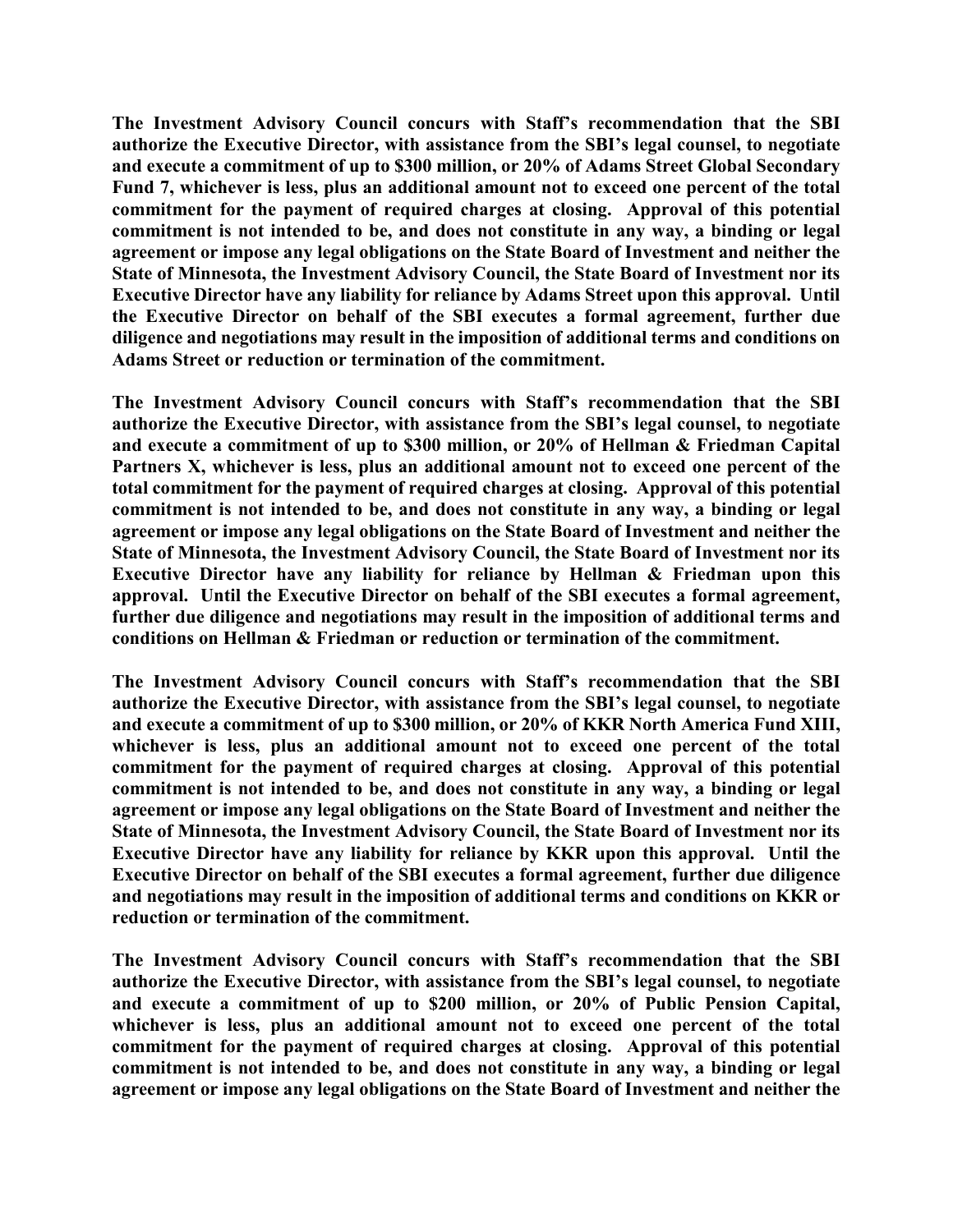**State of Minnesota, the Investment Advisory Council, the State Board of Investment nor its Executive Director have any liability for reliance by PPC upon this approval. Until the Executive Director on behalf of the SBI executes a formal agreement, further due diligence and negotiations may result in the imposition of additional terms and conditions on PPC or reduction or termination of the commitment.**

**The Investment Advisory Council concurs with Staff's recommendation that the SBI authorize the Executive Director, with assistance from the SBI's legal counsel, to negotiate and execute a commitment of up to \$150 million, or 20% of Thomas H. Lee Equity Fund IX, whichever is less, plus an additional amount not to exceed one percent of the total commitment for the payment of required charges at closing. Approval of this potential commitment is not intended to be, and does not constitute in any way, a binding or legal agreement or impose any legal obligations on the State Board of Investment and neither the State of Minnesota, the Investment Advisory Council, the State Board of Investment nor its Executive Director have any liability for reliance by Thomas H. Lee Partners upon this approval. Until the Executive Director on behalf of the SBI executes a formal agreement, further due diligence and negotiations may result in the imposition of additional terms and conditions on Thomas H. Lee Partners or reduction or termination of the commitment.**

**The Investment Advisory Council concurs with Staff's recommendation that the SBI authorize the Executive Director, with assistance from the SBI's legal counsel, to negotiate and execute a commitment of up to \$100 million, or 20% of Lubert-Adler Recovery and Enhancement Capital Fund, whichever is less, plus an additional amount not to exceed one percent of the total commitment for the payment of required charges at closing. Approval of this potential commitment is not intended to be, and does not constitute in any way, a binding or legal agreement or impose any legal obligations on the State Board of Investment and neither the State of Minnesota, the Investment Advisory Council, the State Board of Investment nor its Executive Director have any liability for reliance by Lubert-Adler upon this approval. Until the Executive Director on behalf of the SBI executes a formal agreement, further due diligence and negotiations may result in the imposition of additional terms and conditions on Lubert-Adler or reduction or termination of the commitment.**" The motion was passed by roll call vote.

## **Recommendation for a Private Markets Investment Consultant**

Mr. Perry referred members to the memo listed in Tab F of the meeting materials, Recommendation for a Private Markets Investment Consultant. Mr. Perry noted that back in February 20, 2018 the Board approved Staff's recommendation, with the IAC's endorsement, to hire one or more private markets consultant(s) as an extension of Staff to help with management and oversight of the program. Mr. Perry stated that since then, Staff has done a large amount of work in determining the scope of the project, issuance of a Request For Proposal (RFP), due diligence on the ten private markets consulting firms that responded, and interviews with the three finalists. Mr. Perry then stated that Staff selected Albourne Partners from the list of finalists as the private market consultant to retain. Staff believes Albourne Partners can provide the bandwidth in operational due diligence, breadth of coverage outside the U.S., technological and data resources, and strategic capabilities allocating assets and in Environmental, Social and Governance (ESG) and Diversity and Inclusion (D&I) work.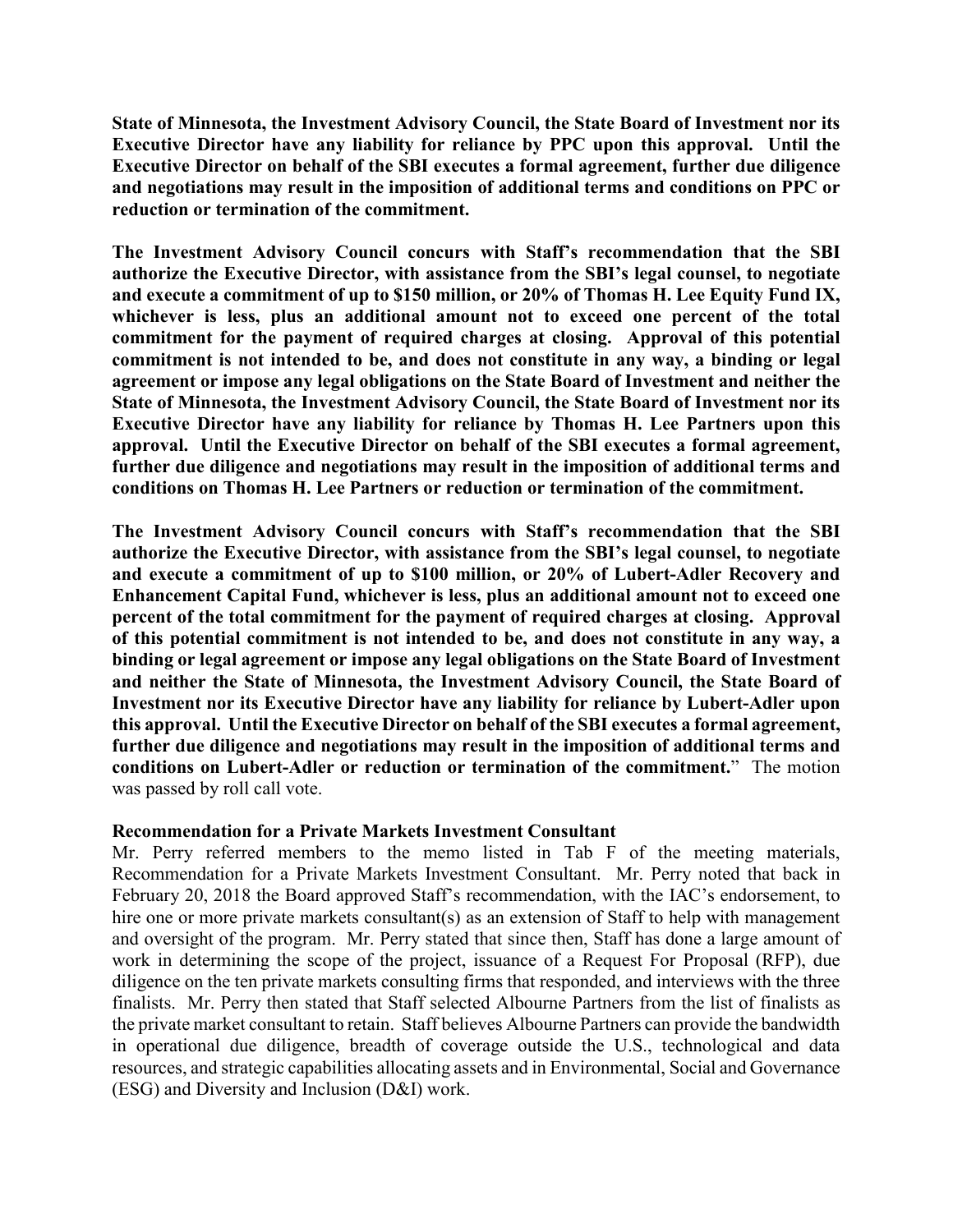Attorney General Ellison moved the approval of the private markets investment consultant recommendation which reads: **"The Investment Advisory Council endorsed the Executive Director and Staff's recommendation to authorize the Executive Director, with assistance from SBI's legal counsel, to negotiate and execute a contract with Albourne Partners for private markets consulting services. The contracts should cover a period of five years. The contract will also be subject to the standard termination provisions required by state statute. Approval of this recommendation is not intended to constitute in any way, a binding legal agreement or impose any legal obligations on the State Board of Investment and neither the State of Minnesota, the Investment Advisory Council, the State Board of Investment nor its Executive Director have any liability for reliance by Albourne Partners upon this approval. Until the Executive Director on behalf of the SBI executes a formal agreement, further due diligence and negotiations may result in the imposition of additional terms and conditions on Albourne Partners."** The motion passed by roll call vote.

## **Public Markets Investment Program**

Mr. Perry referred members to the memo provided in Tab H of the meeting materials for the Review of Recent Changes to the Combined Funds. Mr. Perry stated that the report details the moves made in response to the Resolution Concerning Management of the Combined Funds Asset Allocation and Liquidity that the Board passed at its May 2020 meeting. Mr. Perry noted that Tab I provides a summary of the public markets during the quarter in addition to manager meetings and organizational updates.

## **Participant Directed Investment Program Recommendations**

# **Recommendation to add Vanguard Total Stock Market Index Fund to the Minnesota Deferred Compensation Plan**

Mr. Perry referred members to Tab K of the meetings materials for the report on the Recommendation to add Vanguard Total Stock Market Index Fund to the Minnesota Deferred Compensation Plan. He stated that the IAC endorsed Staff's recommendation to provide a U.S. equity broad market investment option in the Minnesota Deferred Compensation Plan.

State Auditor Blaha moved approval of the recommendation which reads: "**The Investment Advisory Council endorses Staff's recommendation for approval by the Board to add the Vanguard Total Stock Market Index Fund as an investment option in the Minnesota Deferred Compensation Plan."** The motion passed by roll call vote.

# **Recommendation to add TIAA-CREF Social Choice Equity Fund to the Minnesota 529 College Savings Plan**

Mr. Perry referred members to the memo provided in Tab L of the meeting materials for the Recommendation to Add TIAA-CREF Social Choice Equity Fund to the Minnesota 529 College Savings Plan. He stated that TIAA-CREF recommended at their annual asset allocation review with Staff to add an equity option with ESG performance criteria. Staff concurred with the recommendation.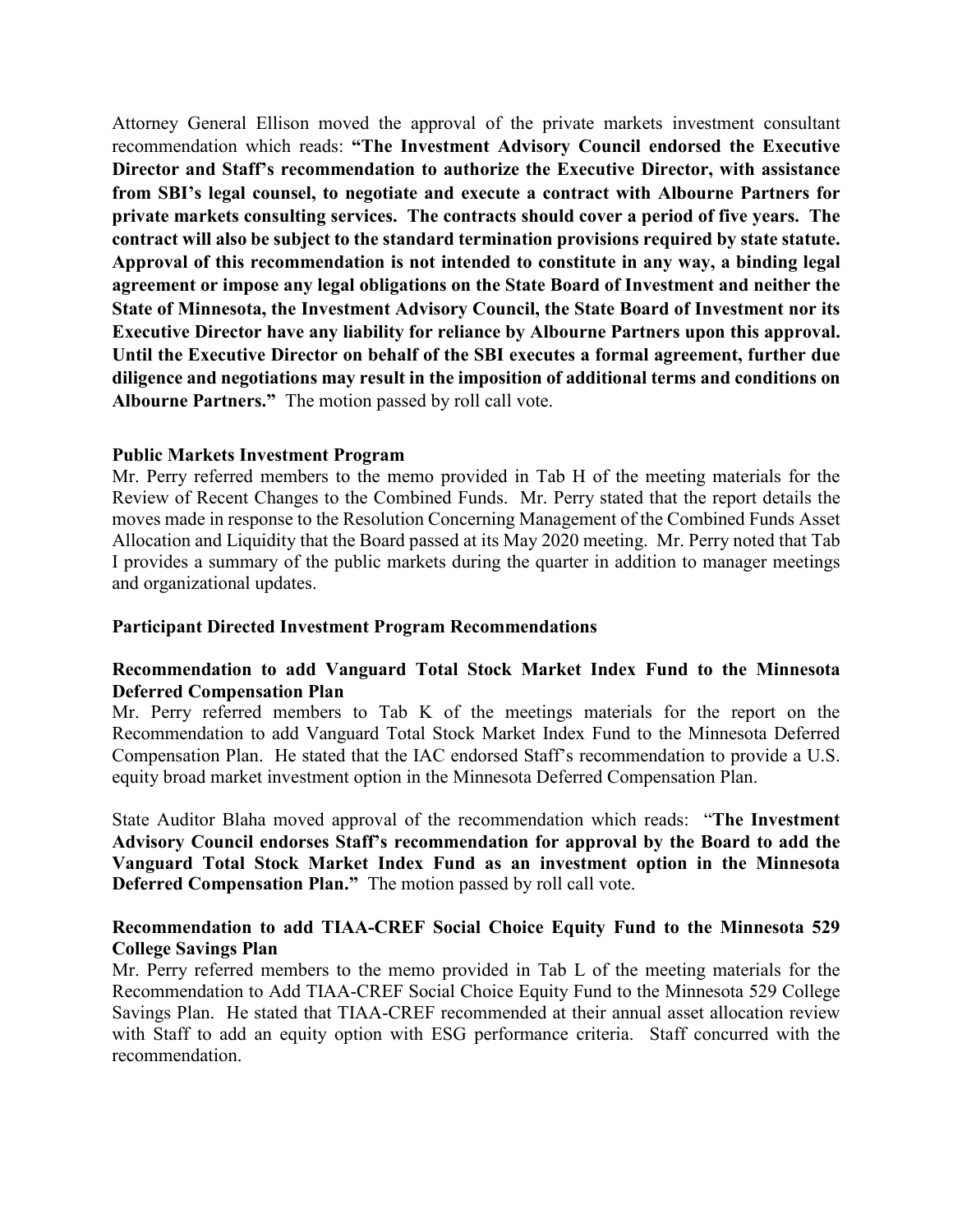Attorney General Ellison moved approval of the recommendation which reads: "**The Investment Advisory Council endorses Staff's recommendation for approval by the Board to add the TIAA-CREF Social Choice Equity Institutional Fund as an all-cap equity investment option to the Minnesota College Savings 529 Plan."** The motion passed by roll call vote.

## **Report from the Proxy Committee**

Mr. Perry referred members to Tab N of the meetings materials for the Report from the Proxy Committee. The Proxy Committee, which consists of designees of each of the four Board Members, must be re-authorized every two years. Mr. Perry stated that the Resolution of the Minnesota Board of Investment Concerning Proxy Voting is provided in the meeting materials as **Attachment A**. Attorney General Ellison moved approval of the recommendation which reads: "**The Executive Director recommends that the SBI adopt the resolution which reauthorizes the Proxy Committee and delegates proxy voting responsibilities according to established guidelines."** The motion passed by roll call vote.

Mr. Perry stated that the Revised Proxy Voting Guidelines provided in Tab N were included for the Board's approval. State Auditor moved approval of the recommendation which reads: "**The Proxy Committee and the Executive Director recommend that the Board approve the revised Proxy Voting Guidelines."** The motion passed by roll call vote.

#### **ESG Report**

State Auditor Blaha referred members to the ESG Report in the meeting materials. State Auditor Blaha noted that one of the coalitions the SBI is a member of is the United Nation's Principal for Responsible Investment (UNPRI) and that there will be some annual reporting as part of this membership, which she sees as a powerful tool in terms of increased data and transparency.

## **Adjournment of Meeting**

Attorney General Ellison moved approval to adjourn the meeting. The motion passed by roll call vote. The meeting adjourned at 10:47 a.m.

Respectfully submitted,

Manscoleury I

Mansco Perry III Executive Director and Chief Investment Officer